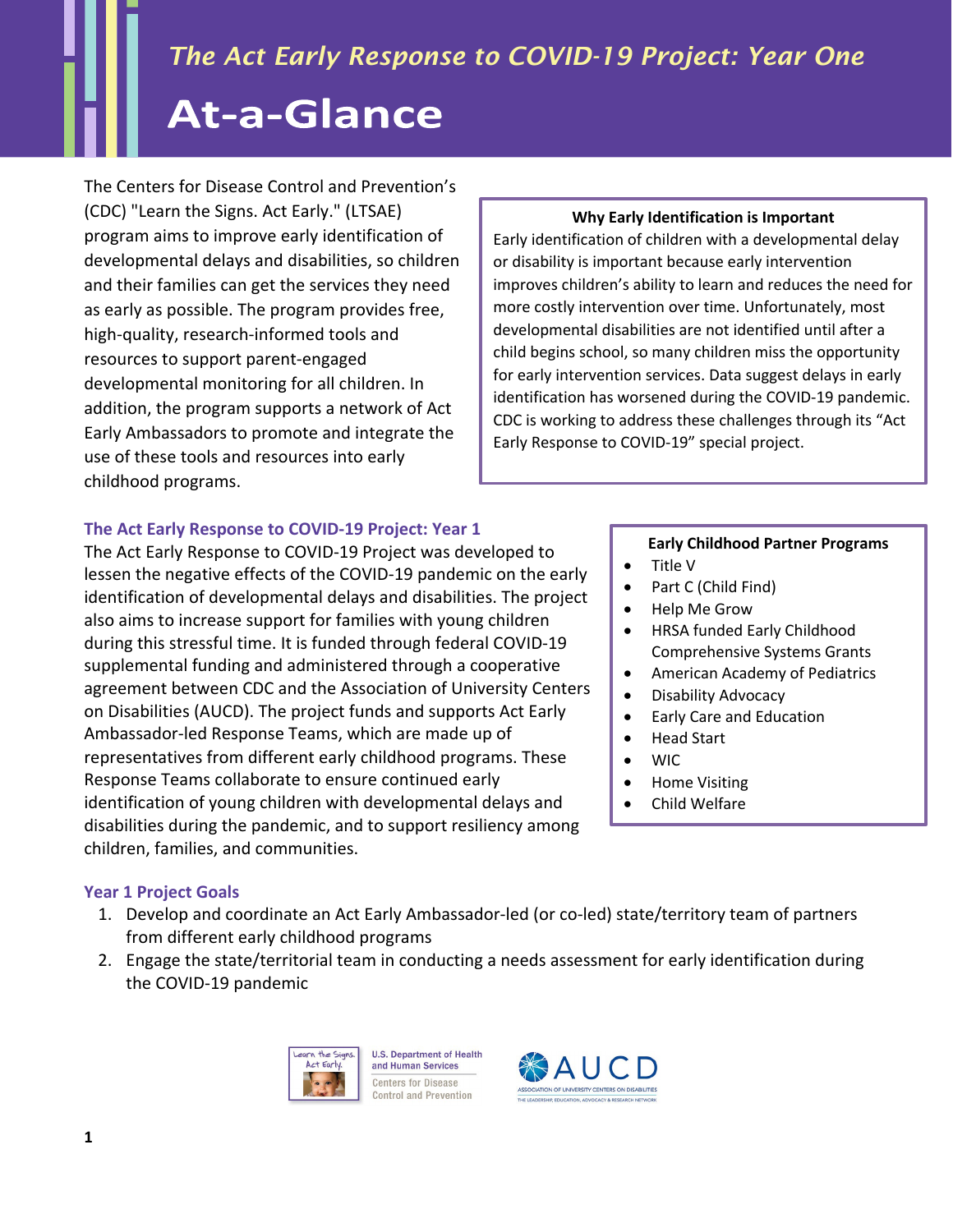- 3. Develop, implement, and evaluate a plan to address early identification in the state or territory
- 4. Identify, implement, and evaluate strategies to support the resiliency of children, families, and communities in the face of the COVID-19 pandemic

#### **Goal 1: Establish an Act Early Response Team**

In Year 1 of the project (September 1, 2020 – August 31, 2021), 43 states and territories established Act Early COVID Response Teams. These Response Teams were led or co-led by Act Early Ambassadors and made up of partners from different early childhood programs. Response Team members participated in a needs assessment to understand the impact of the COVID-19 pandemic on early identification. The teams then developed work plans to meet project goals. Teams met regularly throughout the year to accomplish those objectives. This served as a strategy to strengthen early identification.

## **Goal 2: Identify barriers and opportunities related to early identification**

Response Teams and their early childhood partners completed a needs assessment to identify barriers and opportunities related to early identification. The goal of the assessment was to understand the impact of the COVID-19 pandemic on early identification of children with developmental delays and disabilities in their state or territory. Two web-based surveys (*N* = 392) were conducted with team leads (*n* = 43) and early childhood partners from 43 states and territories (*n* = 349). State/territory Response Teams used these findings to guide development of workplans. Findings from this assessment will inform future efforts to support early identification of developmental delays and disabilities among young children birth to age 5 years.

#### **Team Successes**

Some state response team members integrated LTSAE into their respective programs by establishing policies or creating training opportunities

Response team leads reported greater buy-in and more collaboration for this initiative compared to prior efforts to engage across programs and systems

#### **Barriers Identified**

A majority of respondents reported that various components of early identification were greatly impacted by the COVID-19 pandemic

Many respondents reported they lacked the ability to monitor early identification because the state or territory did not have a data collection system

## **Goal 3: Improve early identification of developmental delays and disabilities**

Response Teams were tasked with developing, implementing, and evaluating a plan to address barriers identified in the needs assessment. Teams also established next steps on identified opportunities for early identification. Common strategies used across all teams include the use of training, developing policies, and disseminating and communication using LTSAE materials.